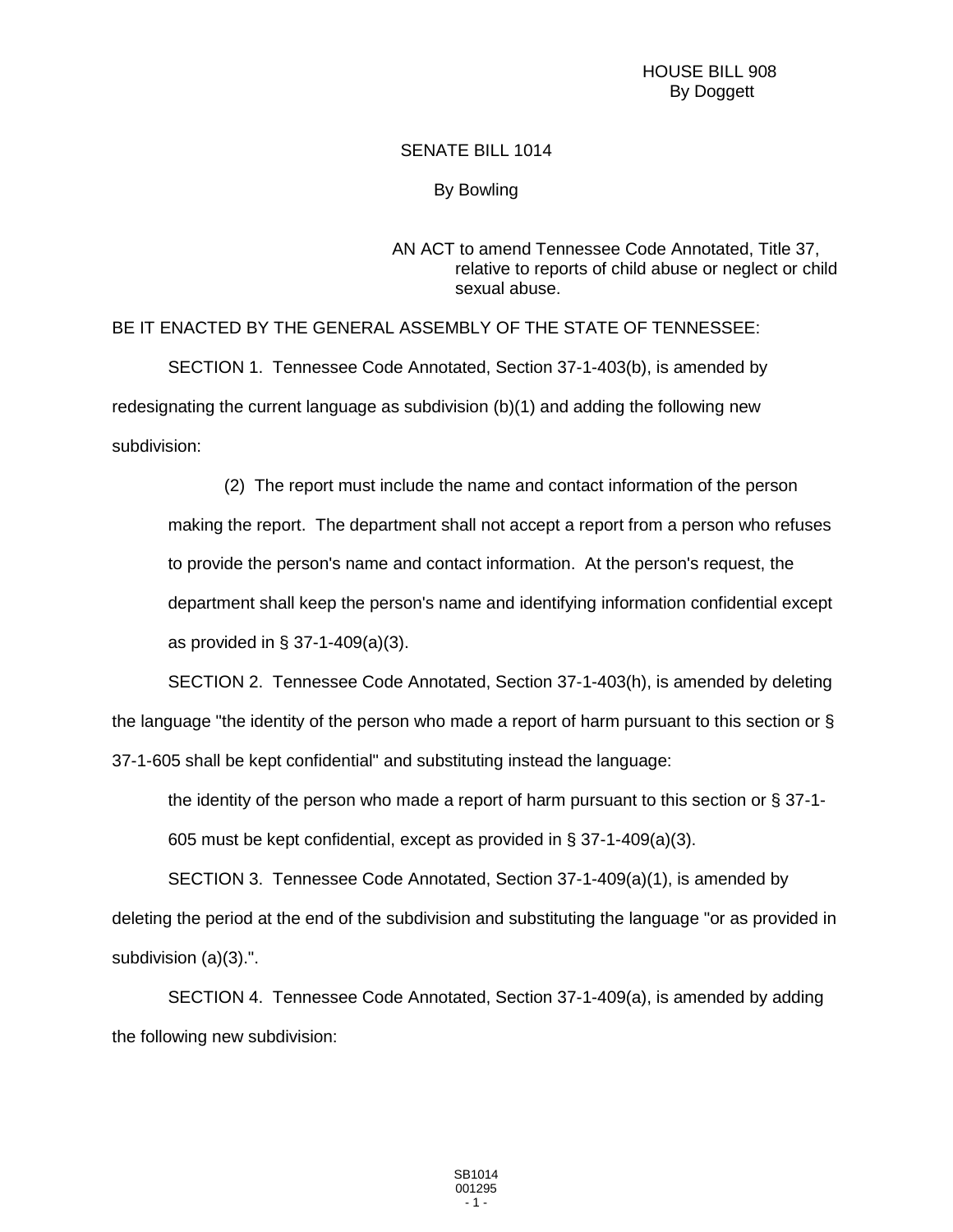(3) Notwithstanding any provision of this chapter to the contrary, a person who has been accused of child abuse or neglect or child sexual abuse may petition the court with jurisdiction over the alleged abuse, neglect, or sexual abuse to order the department to reveal the identity of the person who reported the alleged child abuse or neglect or child sexual abuse. The court may order the department to reveal the identity of the reporter for good cause shown, including if the court determines that the reporter acted with intent to harass the accused.

SECTION 5. Tennessee Code Annotated, Section 37-1-605, is amended by adding the following as a new subsection:

( ) A report of known or suspected child sexual abuse must include the name and contact information of the person making the report. The department shall not accept a report from a person who refuses to provide the person's name and contact information. At the person's request, the department shall keep the person's name and identifying information confidential except as provided in § 37-1-612(g)(2).

SECTION 6. Tennessee Code Annotated, Section 37-1-612(g), is amended by deleting the language "The name of any person reporting child sexual abuse" and substituting instead the language "Except as provided in this subsection (g), the name of any person reporting child sexual abuse".

SECTION 7. Tennessee Code Annotated, Section 37-1-612(g), is amended by redesignating the current language as subdivision (g)(1) and adding the following new subdivision:

(2) Notwithstanding any provision of this chapter to the contrary, a person who has been accused of child sexual abuse may petition the court with jurisdiction over the alleged abuse to order the department to reveal the identity of the person who reported the alleged child sexual abuse. The court may order the department to reveal the

- 2 - 001295